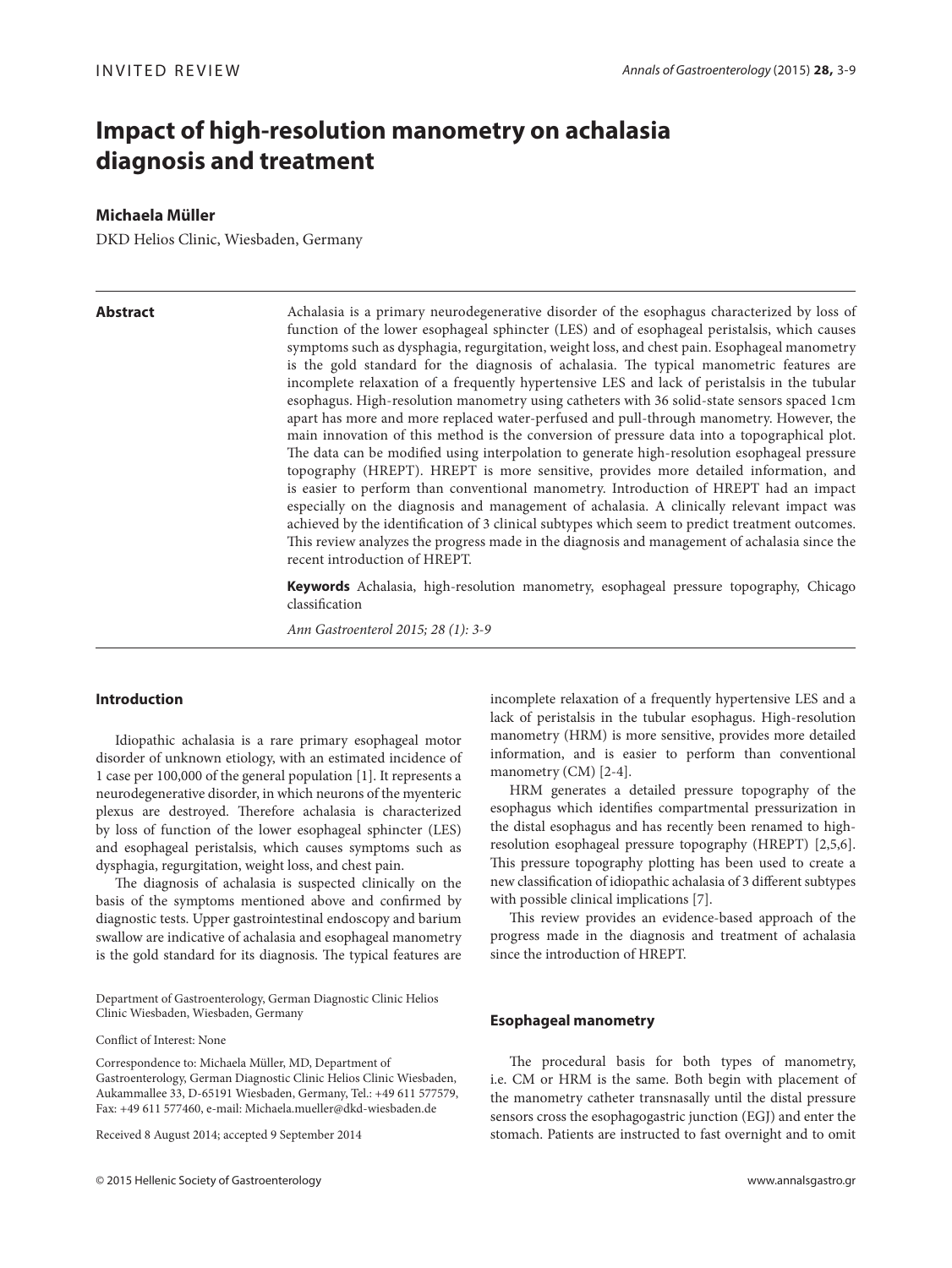any medications that might affect motility for 48 h prior to the manometry.

# **CM**

CM can be performed with the use of a low-compliance capillary perfusion system or a solid state assembly with pressure sensors, usually spaced at 3-5 cm intervals. A stationary pull-through method is used to determine the position of the LES and to identify the pressure inversion point and a high-pressure zone. The LES resting pressure and relaxation in response to 5 wet swallows is measured with the pressure sensor in the middle of the LES highpressure zone. Esophageal body motility is assessed by repositioning of the pressure sensors into the body. The response to 10 wet swallows separated by an interval of at least 30 sec is tested.

The diagnosis of classic achalasia is characterized by complete absence of peristalsis in the body of the esophagus (simultaneous contractions with amplitudes <40 mmHg or no apparent esophageal contraction) and incomplete relaxation of a hypertonic or normotonic LES. Atypical presentations of achalasia have been described by conventional manometry. These include cases with preserved peristalsis and/or esophageal contractions with amplitudes greater than 40 mmHg, the latter situation often being referred to as "vigorous achalasia" [8-10].

# **HRM**

An HRM device is composed of multiple, closely-spaced pressure sensors (usually 1 cm apart). HRM provides much more information than CM, as data are not lost in the 3-5 cmsized gaps between the sensors of CM [11].

In contrast to the station pull-through method of the CM, the HR-assembly needs no further repositioning once it has been placed across the EGJ. This makes the procedure much more comfortable for the patients. Advantages of HRM over CM is the simultaneous assessment of the upper and LES as well as the esophageal body peristalsis with a single series of swallows, which makes the data acquisition period shorter than with CM.

However, the main innovation of this method is the conversion of pressure data into a topographical plot. The data can be modified using interpolation to generate HREPT plots that are color-coded, spatiotemporal representations of pressure recordings in the esophagus (Clouse Plots). Colors are assigned to the pressures with cool colors (blue and green) for lower pressures and warm colors (red and yellow) for high pressures [12-14].

Analysis of a HREPT study is performed by using a stepwise approach focused on an algorithm-based scheme that first assesses EGJ relaxation pressures and subsequently uses individual swallow patterns defined by HREPT metrics to further subclassify the patient into specific categories [12]. A stepwise approach to esophageal pressure topography is shown in Table 1 [15].

#### **Impact on the diagnosis of achalasia**

#### **General improvements**

The implementation of HREPT involved the establishment of a structured classification system, the socalled Chicago classification of esophageal motility. After all of the swallows are analyzed with the stepwise approach described above (Table 1) the data are used in the Chicago classification to make a diagnosis. As shown in Fig. 1 at first the LES function is assessed and then esophageal motor function is characterized. A key feature of the Chicago classification [5] is the hierarchical categorization of esophageal motility disorders, with 4 general groupings; achalasia, esophageal outlet obstruction, abnormalities of esophageal motor function not seen in asymptomatic controls [such as absent peristalsis, distal esophageal spasm, and hypercontractile (jackhammer) esophagus], and borderline abnormalities of esophageal function commonly found in asymptomatic individuals [e.g. weak or hypertensive (nutcracker esophagus) peristalsis].

One of the cardinal criteria for the diagnosis of achalasia is impaired LES (or EGJ) relaxation, although no universally accepted criteria were ever available for defining impaired LES relaxation by CM. HREPT can measure LES pressure changes more accurately than CM [16,17], because of the implementation of the integrated relaxation pressure, the average minimum EGJ pressure for 4 sec of relaxation within 10 sec of swallowing (upper sphincter relaxation). This is an important improvement because LES relaxation with swallowing rarely reaches the level of the intragastric pressure and, when it does, it is only for a brief interval. Therefore, it might be difficult in CM to distinguish artefacts from real impaired swallow induced relaxation. Furthermore, the LES moves proximally at an average of 2 cm during swallowing as a consequence of longitudinal muscle contraction and esophageal shortening and can falsely be diagnosed as sphincter relaxation during CM. This problem of 'pseudorelaxation' limits the specificity of CM for the diagnosis of achalasia because falsely diagnosed relaxation of the LES could change the manometric diagnosis from achalasia to absent peristalsis, or from spastic achalasia to diffuse esophageal spasm [11]. The other cardinal feature for the diagnosis of achalasia is absent peristalsis. However, absent peristalsis is not synonymous with absent pressurization within the tubular esophagus, difficult to measure with CM. With HREPT it is possible to show esophageal pressurization as elevated intrabolus pressure and thus has emerged as one new criterion that might help distinguish certain subtypes of the disease [11].

It seems that these new diagnostic tools improve the sensitivity and specificity of HREPT over CM to diagnose achalasia and lead to possibilities of early and guided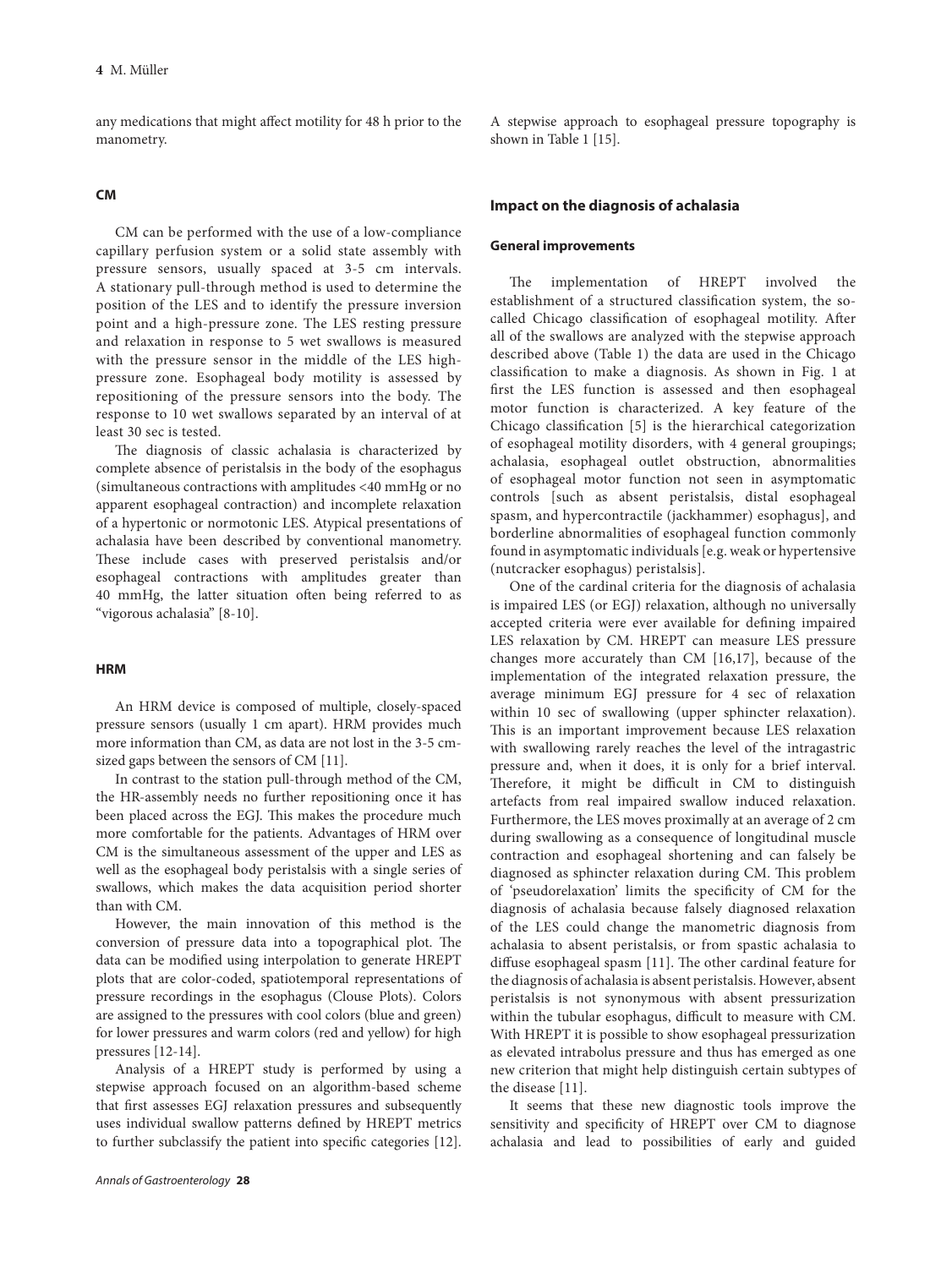

**Figure 1** The Chicago classification algorithm. Adapted from Conklin 2013 [13], Bredenoord 2012 [22], Carlson and Pandolfino 2013 [12] *IRP, integrated relaxation pressure; DCI, distal contractile integral; DL, distal latency; CFV, contraction front velocity; IBC, isobaric contour*

**Table 1** Steps of analyzing high-resolution esophageal pressure topography studies

- Step 1 Assess esophagogastric junction (EGJ)
- a) Basal EGJ pressure
- b) Integrated relaxation pressure (IRP) Evaluates a continued or interrupted 4 sec lower esophageal sphincter (LES) relaxation in a 10 sec window. IRP is a major diagnostic criterion for all subtypes of achalasia and for EGJ outflow obstruction
- Step 2 Characterize esophageal contractility
- a) Assess peristaltic integrity

 Each water swallow should be categorized as intact, weak, or failed. Only sufficiently intact swallows should be evaluated using the above-mentioned metrics of propagation

- b) Contractile Front Velocity
- Measures the fast part of the contraction in the esophageal body
- c) Distal contractile interval (DCI)

 Vigor (power) of the distal esophageal contraction, in the old days: peak amplitude, duration. DCI is a concept of volume calculation of the contraction including amplitude (mmHg), duration (sec) and length (cm)

d) Distal latency

 Interval between upper esophageal sphincter and the contractile deceleration point, the point where the contraction slows down. Premature contractions are of particular significance because these are never encountered in normal subjects and are important diagnostic criteria for type III achalasia and distal esophageal spasm[16]

Step 3 Characterize pressurization patterns, if present

Measurement of the intrabolus pressure at 30 mmHg isobar

Panesophageal pressurization means an uniform pressurization from upper to LES, pathognomonic of type II achalasia Compartmentalized pressurization a frequent finding in EGJ outflow obstruction

intervention [18]. Besides the higher sensitivity in the diagnosis of LES relaxation/impairment, it became apparent that many esophageal motor disturbances could be recognized

as distinct patterns [19]. These attributes have led to improved inter-observer agreement among interpreters and provide a more user-friendly method for teaching trainees [20,21].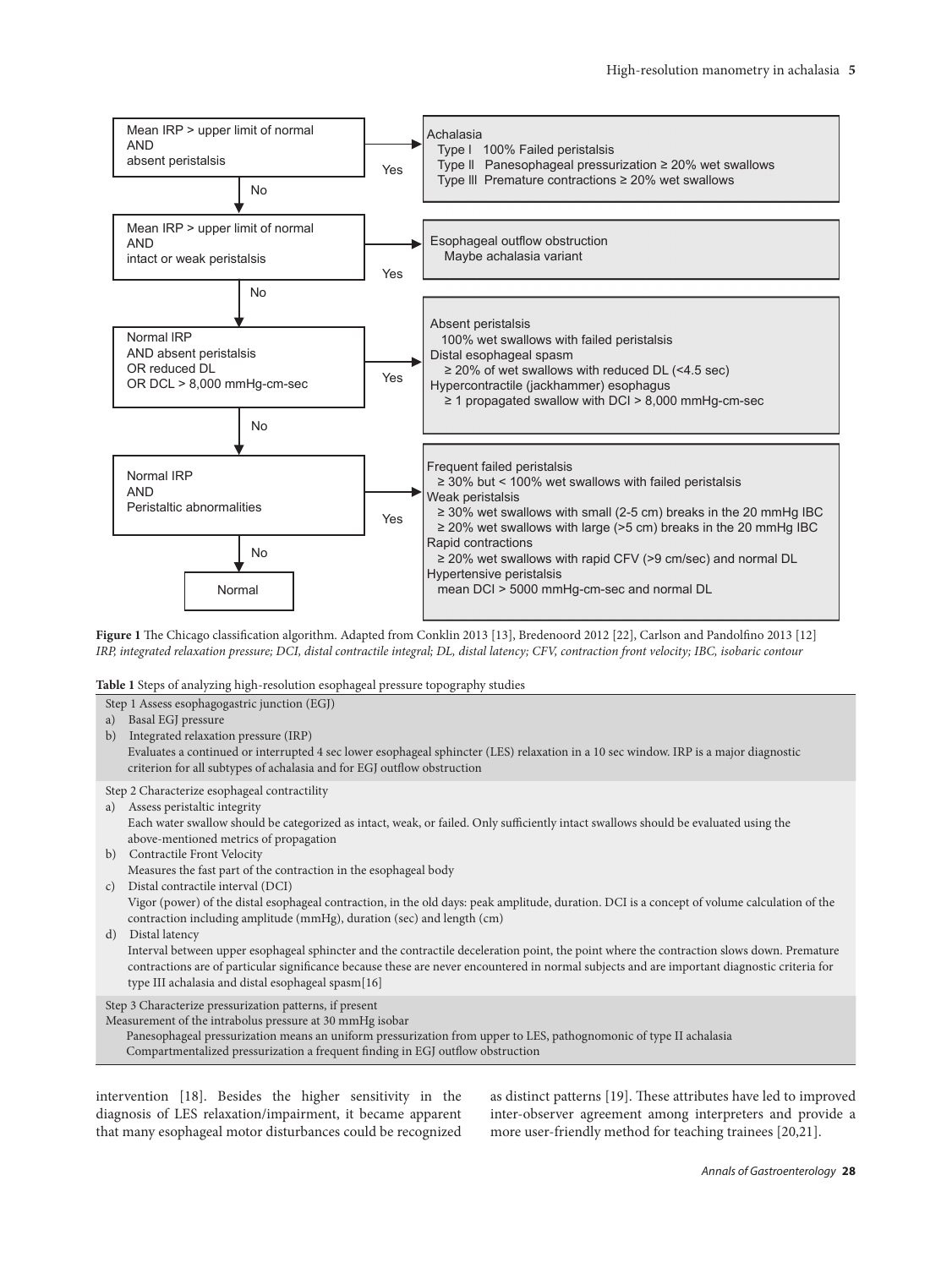### **Specific achalasia subtypes**

The classification of achalasia has evolved with the introduction of HREPT. Different achalasia subtypes have been described, all of which are associated with abnormal EGJ relaxation and are categorized based on the pattern of esophageal body contraction and pressurization (Table 2, Fig. 2) [7,22]. Thus, by HREPT, achalasia can be subtyped into classic achalasia (with no esophageal pressurization by swallowing), achalasia with esophageal pressurization (characterized by compression of the water bolus between the upper and LES), and spastic achalasia (characterized by nonpropulsive, high-amplitude contractions in the esophageal body) [11]. The impact of this new classification system on the clinical management of achalasia will be described below.

# **Differential diagnosis of abnormal LES relaxation**

HREPT studies demonstrated a population of patients with impaired LES relaxation with remaining peristaltic of the tubular esophagus that fails to meet diagnostic criteria of achalasia, similar to those with 'atypical disorders of LES relaxation' in CM [12]. This disorder was called functional obstruction in the first Chicago classification schemes. Further on, it could be demonstrated that these patients had an elevated intrabolus pressure, similar to patients with a known

**Table 2** Manometric variants of achalasia

Type I 100% failed peristalsis (minimal pressurization within the esophagus)

Type II No normal peristalsis, panesophageal pressurization (>30 mmHg in ≥10% of wet swallows)

Type III Spastic achalasia (no normal peristalsis, preserved fragments of distal peristalsis or premature contractions in ≥20% of swallows)

mechanical obstruction, and therefore it is now categorized as EGJ outflow obstruction (as shown in Fig. 2) [12,22]. However, because the primary dysfunction in EGJ outflow obstruction and achalasia is failure of swallow-induced LES relaxation, symptoms and treatment are often similar. It has been reported to occur in benign and malignant infiltrative disorders or may be a variant or earlier form of achalasia [23].

# **Impact on the treatment of achalasia**

Since the underlying defect cannot be reversed, treatment of achalasia remains palliative. Therefore, the aim of all current therapies is the improvement in esophageal food passage by reducing the distal esophageal obstruction. Such improvement will lead to symptomatic relief of dysphagia, regurgitation, as well as weight gain.

This goal can be achieved by pharmacologic therapy; endoscopic treatment with pneumatic dilation (PD) or botulinum toxin (BOTOX) injection; or surgery. Recently, new therapeutic options such as stent implantation or peroral endoscopic myotomy have been reported [24,25]. However, the efficacy of these treatment options varies and the recommendation for the best therapy is still controversial. Although PD and Heller myotomy seem to be the most effective treatments for achalasia [26], until now the choice of treatment modality primarily depended on multiple factors, such as patients' characteristics, clinical presentation, local expertise, and patient's preference [27]. In the past, CM criteria for high recurrence rates after PD have been defined. These include younger age, male gender, and LES >10 mmHg post-dilation. However, some patients do not have a good response either to endoscopic or to operative approaches, whereas others remain symptom-free for more than 10 years after a single PD. Therefore other factors might play a role in the therapeutic success.



**Figure 2** High-resolution esophageal pressure topography showing the 3 different types of achalasia. Courtesy of Niebisch, Mainz, Germany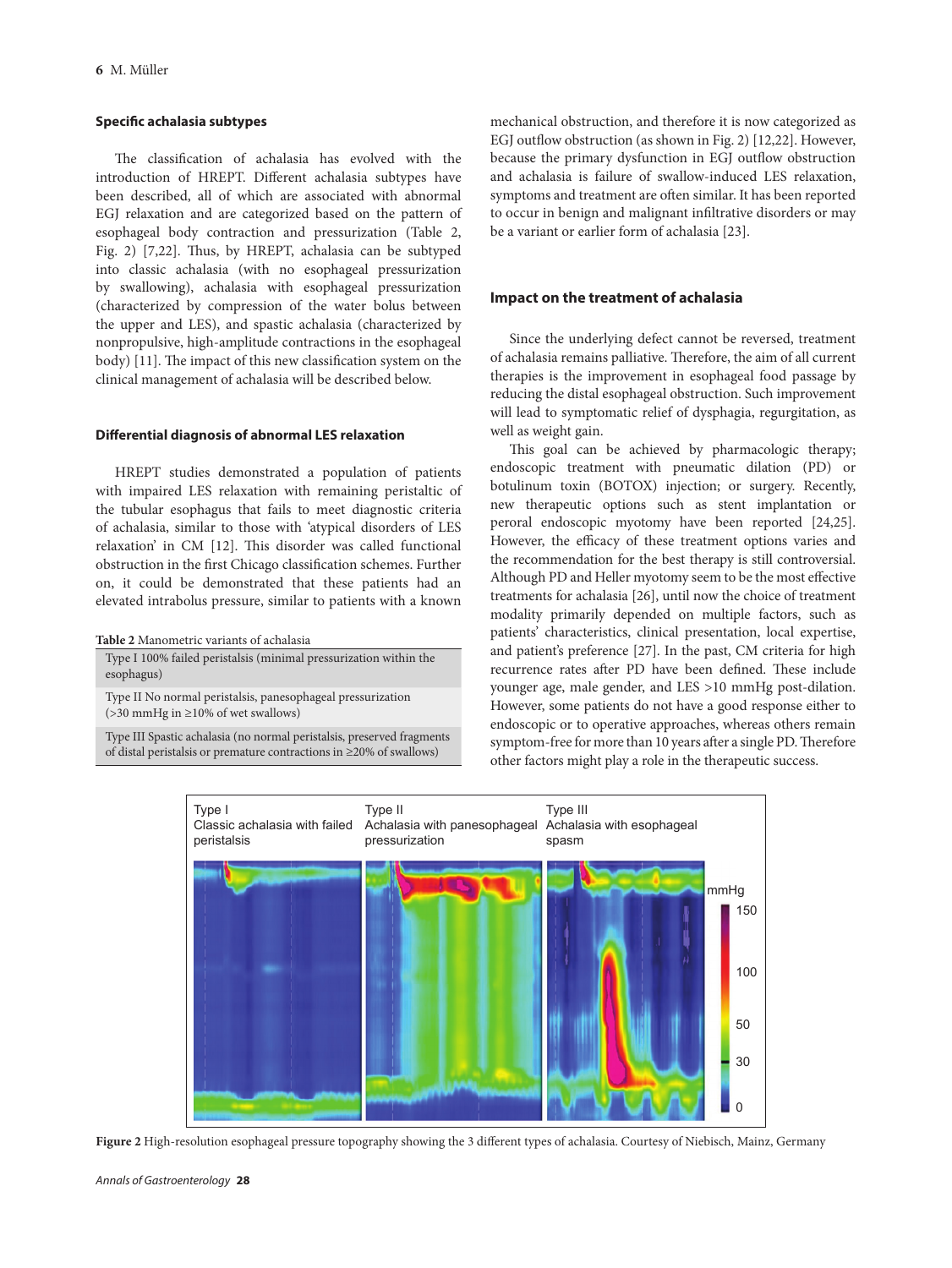| Author                   | Subtype and response rate                                                        | Treatment                 | Follow up           | Definition of successful outcome                                                                                       |
|--------------------------|----------------------------------------------------------------------------------|---------------------------|---------------------|------------------------------------------------------------------------------------------------------------------------|
| Lee 2013 [4]             | $N=41$<br>Type I 10/16 (63%)<br>Type II 14/20 (70%)<br>Type III 5/5 (100%)       | <b>PD</b><br>HM<br>CCB    | Median<br>22 months | Eckardt score $\leq$ 3                                                                                                 |
| Rohoff 2013<br>$[30]$    | $N = 176$<br>Type I 36/44 (81%)<br>Type II 110/114 (96%)<br>Type III 12/18 (66%) | <b>PD</b><br><b>HM</b>    | Minimum<br>2 years  | Eckardt score $\leq$ 3                                                                                                 |
| Pratrap 2011<br>$[29]$   | $N=45$<br>Type I 14/22 (63%)<br>Type II 18/20 (90%)<br>Type III 1/3 (33%)        | PD                        | Mean<br>6 months    | Symptomatic relief requiring<br>no further intervention up to<br>6 months after single intervention                    |
| Salvador 2010<br>$[28]$  | $N = 246$<br>Type I 82/96 (85%)<br>Type II 121/127 (95%)<br>Type III 16/23 (70%) | HM                        | Median<br>31 months | Postoperative symptom<br>score>than the 10 <sup>th</sup> percentile of<br>the pre-operative score $(i.e., >7)$         |
| Pandolfino 2008<br>$[3]$ | $N = 83$<br>Type I 7/16 (56%)<br>Type II 38/46 (96%)<br>Type III 2/21 (29%)      | <b>BOTOX</b><br><b>HM</b> | Mean<br>19 months   | Documented subjective<br>improvement after last<br>intervention. No recom-mended<br>repeat intervention for >12 months |

**Table 3** Summary studies demonstrating the different treatment results based on the achalasia subclassification

*PD, pneumatic dilation; HM, Heller myotomy; BOTOX; botulinum toxin injection; CCB, Calcium channel blocker*

The new HREPT subclassification of achalasia distinguishes separate clinical phenotypes that might help predict response to therapy. This scheme is supported by 5 retrospective studies. Table 3 shows a summary of the published studies showing different treatment responses in patients with the 3 achalasia subtypes [4,18,28-30].

The study by Pandolfino *et al* [18] inaugurated the 3 subtypes of achalasia based on HREPT results and linked them to clinical outcomes. The authors found that type II patients were significantly most likely to respond to any therapy, such as BOTOX [71%], PD [91%], or Heller myotomy [100%]. In contrast, treatment response was lower for type I (56% overall) or type III (29% overall) patients. Logistic regression analysis found type II to be a predictor of positive treatment response, whereas type III predicted the poorest treatment response to all types of therapy.

Similarly, Salvador *et al* [28] analyzed 246 patients with different subtypes of achalasia (14.6% type I, 4.7% type II, and 30.4 % type III), all of whom were treated surgically with laparoscopic Heller-Dor myotomy. They were able to show that the best clinical outcome was achieved in patients with type II achalasia.

Pratap *et al* [29] analyzed 51 patients with HREPT, most of whom were treated with PD, and similarly demonstrated that patients with type II had the best response to PD compared with types I and III.

The esophageal pretreatment manometry data collected from 176 patients who participated in the European achalasia trial, in which patients with newly diagnosed achalasia were randomly assigned to PD or laparoscopic Heller-myotomy (LHM) with Dor's fundoplication were examined by Rohoff *et al* [30]. These data underlined that a higher percentage of patients with type II achalasia were treated successfully with PD or LHM than patients with types I and III achalasia. The success rates in type II achalasia were high for both treatment groups but significantly higher in the PD group (100% vs. 93%). For type I achalasia, PD and LHM had similar rates of success (81% vs. 85%), whereas in type III achalasia LHM had a higher success rate than PD (86% vs. 40%).

Lee *et al* [4] studied 50 patients with achalasia diagnosed by CM and HREPT, 41 of whom received treatment. Treatment responses of PD and Heller's myotomy in type I group were 71.4 and 50.0%, and in type II group 85.7 and 75.0%, respectively. In addition, all patients in type III group (n=5) showed good response to medical therapy. Type III patient have poor response rates to other treatment options and although medical treatment is generally not very effective in achalasia, it might lead to short-term symptomatic improvement in the related spasm [4]. Medical treatment is additionally prone to side effects, such as peripheral edema, headaches or hypotension [27]. Therefore, the "good response" shown in a very small number of patients needs to be validated by others prior to making firm recommendations. Currently, use of medical treatment is mostly limited to symptomatic relief in patients who have very early disease, or as a temporary measure.

These studies have methodological differences, according to the type of esophageal manometry, treatment modalities, definition of response, and time of follow up. Nevertheless, consistent across all studies was the observation that patients with type II achalasia have the best and patients with type III achalasia have the worst response to treatment. It seems that type II had the best results for PD and surgery seems benefit more type I achalasia patients. Although PD and surgery are not very effective in patients with type III achalasia medical therapy (BOTOX) might be an alternative for these patients.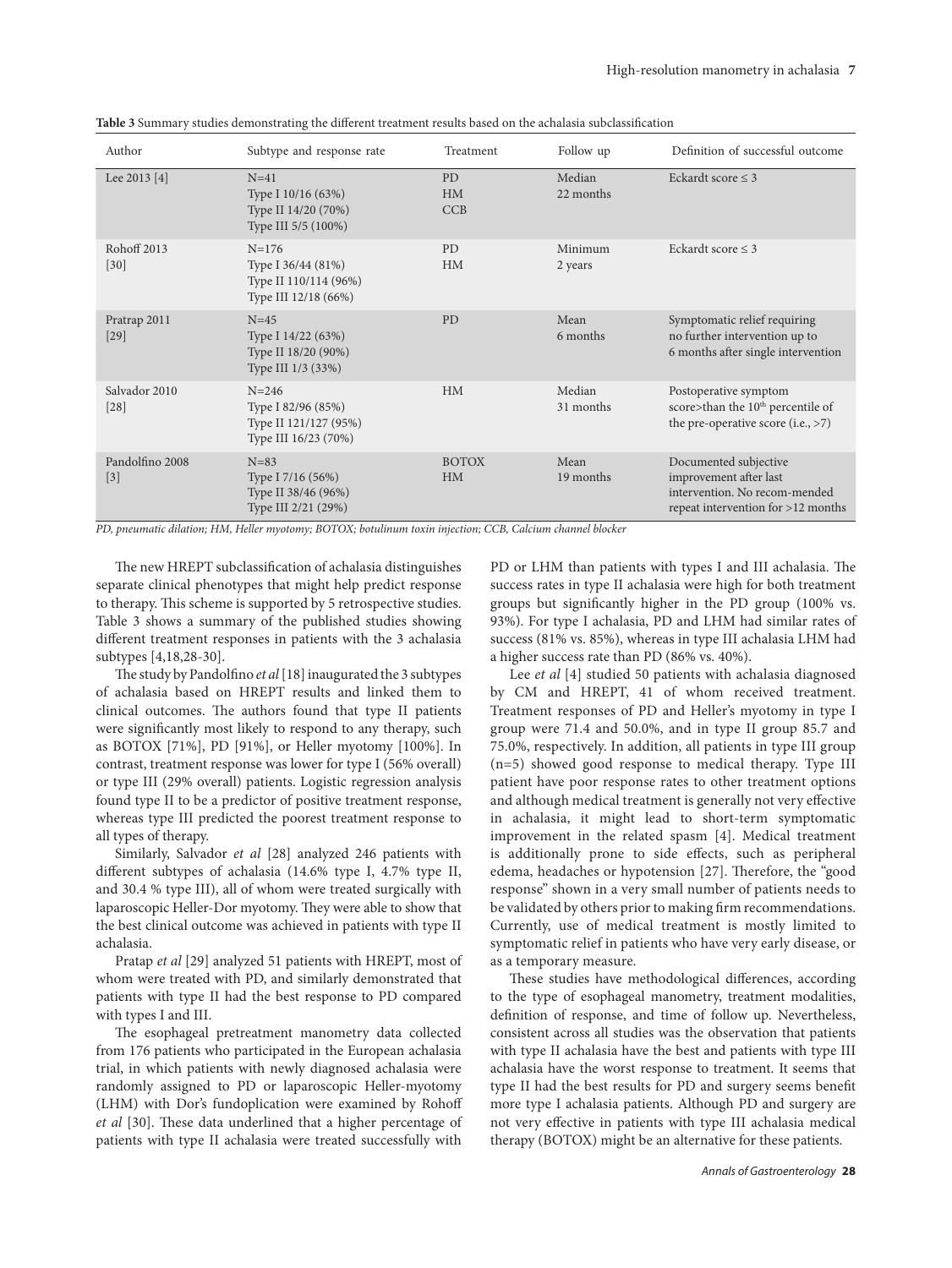These results suggest that achalasia subtypes represent unique clinical phenotypes and may offer criteria to plan the optimal treatment for the patient with achalasia, although more prospective data are needed to confirm these first results [31].

# **Impact on the pathophysiologic understanding**

Another question which arises from these results is whether there are pathophysiological differences that can explain these different phenotypes. A study that used the combination of HREPT, multiple intraluminal impedance, and intraluminal ultrasonography of the esophagus demonstrated that longitudinal muscle contraction patterns are quite different in the 3 different types of achalasia. Type I achalasia showed minimal or no longitudinal muscle contraction of the esophagus. In type II achalasia, strong longitudinal muscle contraction was found, assumed to cause pan-esophageal pressurization; and in type III achalasia, both circular and longitudinal muscles contracted but there was severe discoordination between the 2 muscle layers.

Furthermore, it was shown that emptying occurred intermittently during periods of pan-esophageal pressurization in patients with type II achalasia whereas patients with achalasia of types I and III had no emptying or relatively normal emptying during most swallows, respectively [32].

It is still under discussion if the 3 different achalasia types represent different phenotypes during progression of the disease caused by the same process or if they represent 3 different pathophysiological defects [32].

The above-mentioned data and histopathological examinations support the latter assumption. Goldblum *et al* [33] assumed that vigorous achalasia might represent an early stage of the disease, because myenteric inflammation was seen, but the normal number of ganglion cells was not reduced. In contrast, in cases of typical achalasia complete aganglionosis can frequently be found and therefore this was regarded to be a late stage. However, none of the existing data propose propagation from type III to type I or II achalasia and therefore it is assumed that the underlying immune response might differ. In type III achalasia, a less intensive immune reaction could lead to neuronal dysfunction, lacking apoptosis. This subtype is often associated with spastic contractility, which could be mediated by cytokine-induced alterations rather than cell destruction [34]. In contrast, some patients with a progressive plexopathy might progress from a clinical picture with some preserved peristalsis or pressurization (similar to a type II phenotype) to end-stage disease with complete aperistalsis [35]. These variations in the progression of the disease and presentation of different phenotypes are likely a result of a varying intensity of the cytotoxic T-cell assault on the myenteric plexus [36].

HREPT is more sensitive, provides more detailed information, and is easier to perform than CM. Standardization is improved as a result of analysis algorithms, known as the Chicago classification, which has increased the early recognition of achalasia. A clinically relevant impact was achieved by the identification the 3 clinical subtypes of achalasia to predict treatment and disease outcome. Furthermore, implementation of the different phenotypes of achalasia increased our pathophysiologic understanding of the disease. This knowledge has the prospect to lead to an individualized management of the disease and improve outcomes for patients with achalasia.

# **References**

- 1. Francis DL, Katzka DA. Achalasia: update on the disease and its treatment. *Gastroenterology* 2010;**139:**369-374.
- 2. Fox M, Hebbard G, Janiak P, et al. High-resolution manometry predicts the success of oesophageal bolus transport and identifies clinically important abnormalities not detected by conventional manometry. *Neurogastroenterol Motil* 2004;**16:**533-542.
- 3. Pandolfino JE, Ghosh SK, Rice J, Clarke JO, Kwiatek MA, Kahrilas PJ. Classifying esophageal motility by pressure topography characteristics: a study of 400 patients and 75 controls. *Am J Gastroenterol* 2008;**103:**27-37.
- 4. Lee JY, Kim N, Kim SE, et al. Clinical characteristics and treatment outcomes of 3 subtypes of achalasia according to the chicago classification in a tertiary institute in Korea. *J Neurogastroenterol Motil* 2013;**19:**485-494.
- 5. Kahrilas PJ, Ghosh SK, Pandolfino JE. Esophageal motility disorders in terms of pressure topography: the Chicago classification. *J Clin Gastroenterol* 2008;**42:**627-635.
- 6. Kahrilas PJ, Sifrim D. High-resolution manometry and impedancepH/manometry: valuable tools in clinical and investigational esophagology. *Gastroenterology* 2008;**135:**756-769.
- 7. Pandolfino JE, Fox MR, Bredenoord AJ, Kahrilas PJ. Highresolution manometry in clinical practice: utilizing pressure topography to classify oesophageal motility abnormalities. *Neurogastroenterol Motil* 2009;**21:**796-806.
- 8. Cohen S, Lipshutz W. Lower esophageal sphincter dysfunction in achalasia. *Gastroenterology* 1971;**61:**814-820.
- Spechler SJ, Castell DO. Classification of oesophageal motility abnormalities. *Gut* 2001;**49:**145-151.
- 10. Freidin N, Traube M, Mittal RK, McCallum RW. The hypertensive lower esophageal sphincter. Manometric and clinical aspects. *Dig Dis Sci* 1989;**34:**1063-1066.
- 11. Bansal A, Kahrilas PJ. Has high-resolution manometry changed the approach to esophageal motility disorders? *Curr Opin Gastroenterol* 2010;**26:**344-351.
- 12. Carlson DA, Pandolfino JE. High resolution manometry and esophageal pressure topography: filling the gaps of conventional manometry. *Gastroenterol Clin North Am* 2013;**42:**1-15.
- 13. Conklin JL. Evaluation of esophageal motor function with highresolution manometry. *J Neurogastroenterol Motil* 2013;**19:**281-294.
- 14. Clouse RE, Staiano A, Alrakawi A, Haroian L. Application of topographical methods to clinicalesophageal manometry. *Am J Gastroenterol* 2000;**95:**2720-2730.